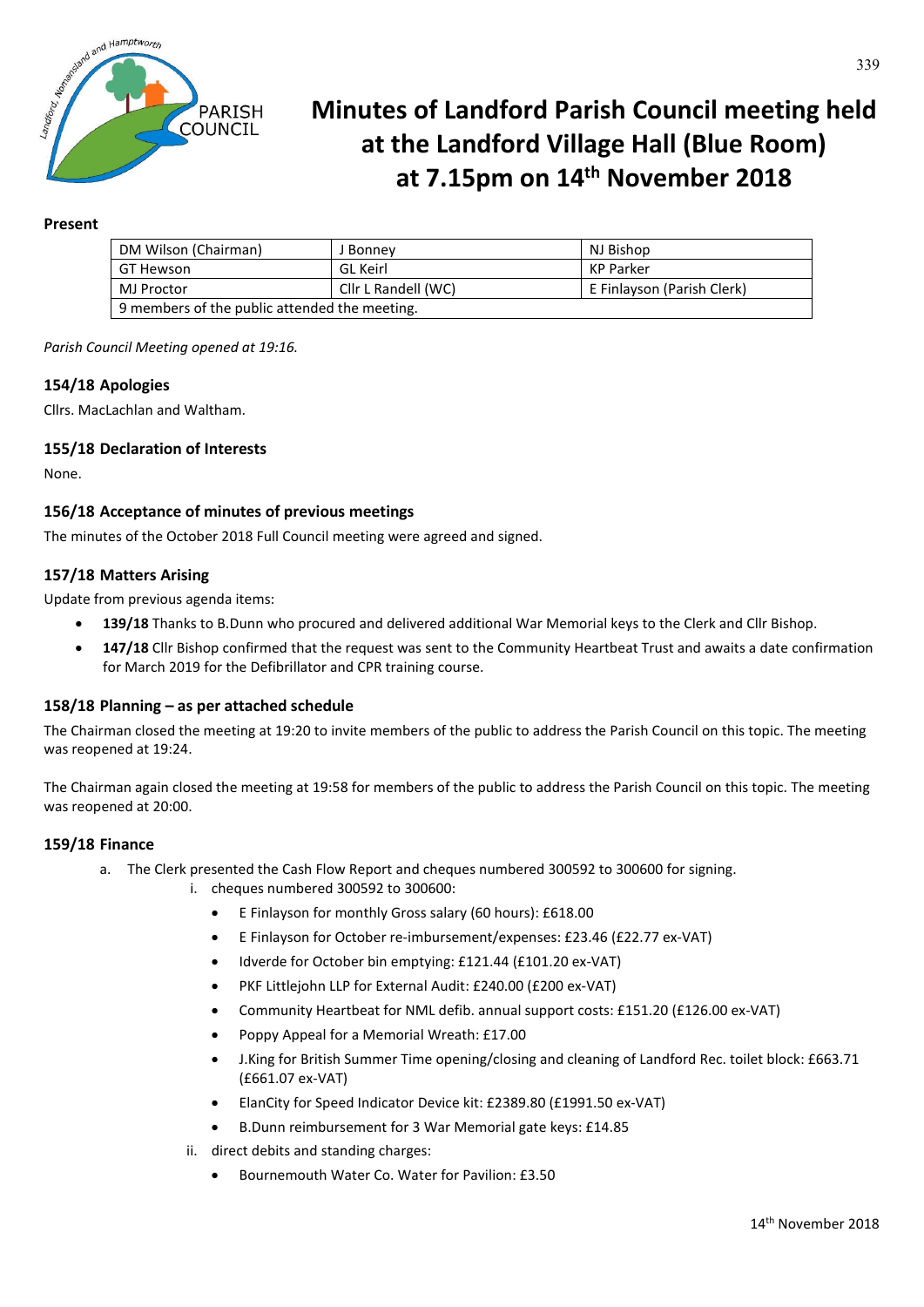

Cllr Wilson proposed and Cllr Hewson seconded that the Report be approved; also that all cheques be approved and signed: resolved unanimously.

b. The Budget Control Report was received.

#### **160/18 Clerk's Report**

- a. Parish Noticeboards for Hamptworth and Nomansland are now ordered and due for delivery to the Clerk on the week commencing 19<sup>th</sup> November 2018.
- b. Creative Play, the provider for the Nomansland Rec. ground activity trial, are due to visit week commencing 19th November 2018 to look at the delaminating timbers.

## **161/18 To agree a key contact for the creation of an Parish Emergency/Flood plan with Wiltshire Council**

The Clerk was asked to defer the agenda item to the December Council meeting due to requiring the presence of Cllr MacLachlan.

# **162/18 To consider the formation of a subgroup to carry out and recommend to the Council any changes to the Code of Conduct and Standing Orders**

Cllr Proctor proposed and Cllr Hewson seconded that the subgroup to review and recommend to the Council any changes to the Code of Conduct and Standing Orders, should comprise of the HR Committee members: resolved unanimously.

## **163/18 To discuss and consider the 2018/2019 budget funds for the Landford Defibrillator**

The Chairman closed the meeting at 20:13 for members of the public to address the Parish Council on this topic. The meeting was reopened at 20:14.

There was a short discussion about First Responders in the neighbouring parishes of Wellow and Whiteparish, which may cover Landford Parish.

The Chairman closed the meeting at 20:19 for members of the public to address the Parish Council on this topic. The meeting was reopened at 20:22.

It was noted that the procurement of a Defibrillator entails a large amount of paperwork to be ready to order the device.

The Chairman closed the meeting at 20:24 for members of the public to address the Parish Council on this topic. The meeting was reopened at 20:25.

Cllr Wilson proposed and Cllr Hewson seconded that the Parish Council should support the Landford Community Partnership(LCP) by part funding the procurement of a Defibrillator for Landford Village in a location of LCP choice: resolved by majority.

Cllr Bishop agreed to advise the Landford Community Partnership regarding the process to purchase a defibrillator. A meeting is to be convened with Cllr Bishop and the LCP.

## **164/18 To discuss and approve the 2019/2020 budget**

The Chairman closed the meeting at 21:19 for members of the public to address the Parish Council on this topic. The meeting was reopened at 21:24.

During the discussion a number of spelling errors were kindly spotted in the notes area on the Finance sheet shown, The Clerk agreed to fix these before any further publications of the proposed 2019-20 budget.

## **a. To discuss and consider the addition of the budget heading "Grants" (NJB)**

The Chairman commented that the choice to give to charity is a personal one and not for the Council to use the precept for. The agenda item was withdrawn by Cllr Bishop.

#### **b. To discuss and consider the addition of the budget heading "Open Spaces"**

The Council agreed unanimously to not add the "Open Spaces" budget for 2019-20 as there was no proposed spend in this area.

#### **c. To discuss any amendments to the budget**

The Council discussed the:

- i. Reinstatement of £1000 into NML Rec. heading for the fencing as this was removed before a renewed quote was received on the topic.
- ii. Addition of £600 for Landford Rec. weed and feed.
- iii. Removal of £3500 from contingency.